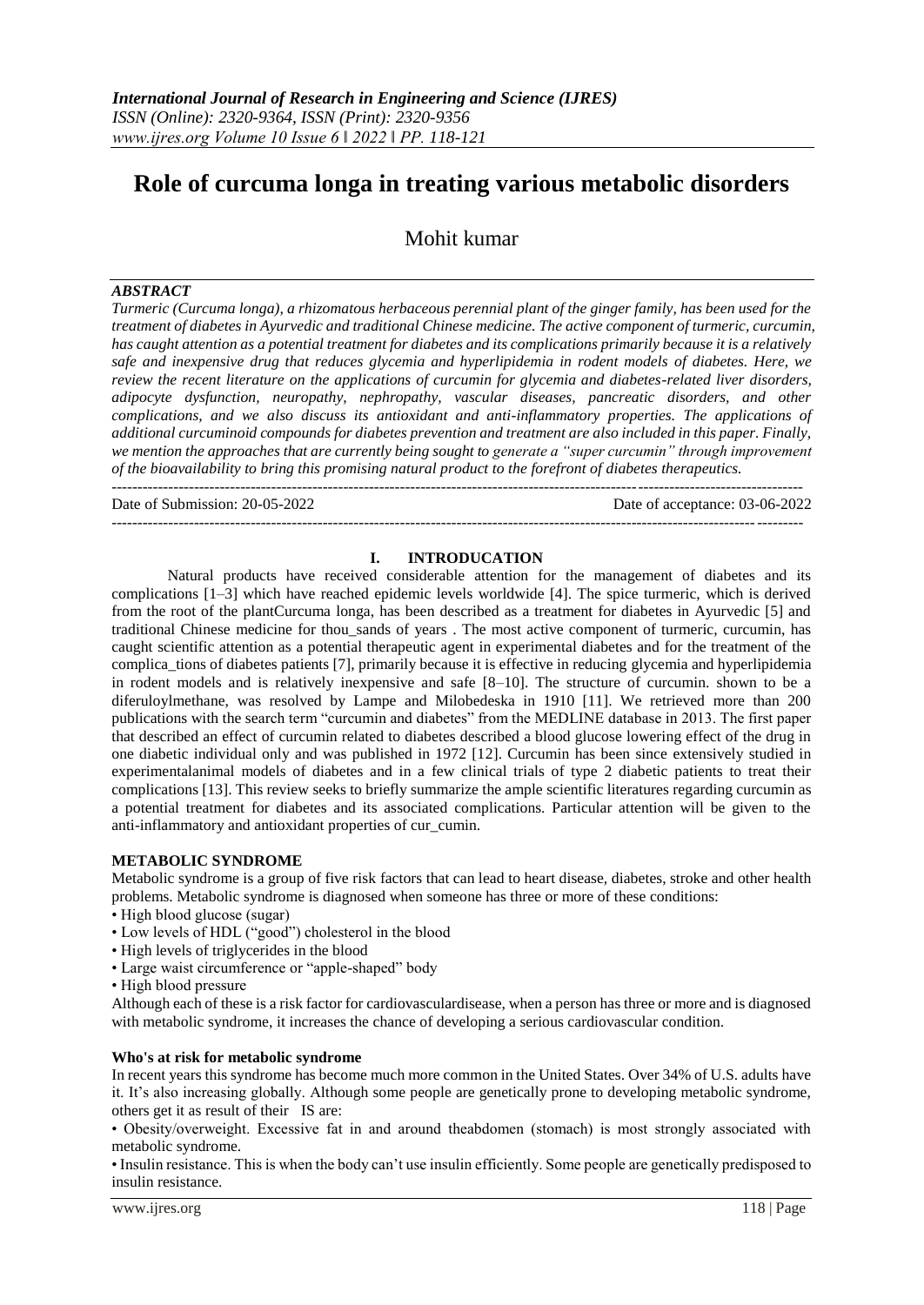• Race and gender. Although Black men are less likely than white men to have metabolic syndrome, Black women have a higher rate than white women.

• Age. Risk of developing metabolic syndrome increases with age.

### **How is it diagnosed?**

Most of the conditions that make up metabolic syndrome have no signs or symptoms. But a large waistline is a visible sign of being overweight or obese.

You are diagnosed with metabolic syndrome if you have three or more of these conditions:

- Central or abdominal obesity. This is measured by waist circumference:
- Men: greater than 40 inches
- Women: greater than 35 inches
- High triglycerides: 150 mg/dL or more, or you're taking medicine for high triglycerides
- Low HDL cholesterol, or you're taking medicine for low HDL cholesterol:
	- Men: Less than 40 mg/dL
		- Women: Less than 50 mg/dL
- High blood pressure: 130/85 mmHg or more, or you're taking medicine for high blood pressure
- High fasting glucose (blood sugar): 100 mg/dL or more, or you're taking medicine for high blood glucose.

# **MEDICINAL USE OF CURCUMA LONGA**

The earliest known reference to turmeric's medicinal use can be found in the ancient text Atharvaveda, where turmeric is prescribed as a treatment for leprosy and jaundice. In fact, a popular custom in ancient India involved a spiritual healer spreading turmeric paste over the disease-afflicted body of the patient before performing a magical, spell-like ritual and washing the body to rid it of the illness.

Ground turmeric was also sprinkled over the skin in leech therapy to help detach the leech and promote faster wound healing. Meanwhile, Unani (Persian traditional medicine) practices include the use of turmeric for the expulsion of phlegm, as well as for the improvement of blood circulation.

In many parts of Asia, the turmeric rhizome or root is considered the most valuable healing and preventative herbal medicine out there. Besides the above-mentioned turmeric treatments, this herb has also been used for millennia for a variety of illnesses related to digestion, infertility, urinary disorders, fever, dental problems, ulcers, worms, gas relief, and menstrual pain.

#### **CURCUMA LONGA IN DIABETES**

Diabetes mellitus (DM) is an ensemble of metabolic conditions that have reached pandemic proportions worldwide. Pathology's multifactorial nature makes patient management, including lifelong drug therapy and lifestyle modification, extremely challenging. Currently, there is growing evidence about the effectiveness of using herbal supplements in preventing and controlling DM. Curcumin is a bioactive component found Curcuma longa, which exhibits several physiological and pharmacological properties such as antioxidant, anti-inflammatory, anticancer, neuroprotective, and anti-diabetic activities. For these reasons, our objective is to systematically review the effects of Curcuma longa or curcumin on DM. Databases such as PUBMED and EMBASE were searched, and the final selection included sixteen studies that fulfilled the inclusion criteria. The results showed that curcumin's anti-diabetic activity might be due to its capacity to suppress oxidative stress and inflammatory process. Also, it significantly reduces fasting blood glucose, glycated hemoglobin, and body mass index. Nanocurcumin is also associated with a significant reduction in triglycerides, VLDL-c, total cholesterol, LDL-c, HDL-c, serum C reactive protein, and plasma malonaldehyde. Therefore, it can be considered in the therapeutic approach of patients with DM.

#### **CURCUMA LONGA IN CARDIOVASCULAR DISEASES**

Cardiovascular diseases (CVDs) are one of the leading causes of the most considerable mortality globally, and it has been tried to find the molecular mechanisms and design new drugs that triggered the molecular target. Curcumin is the main ingredient of Curcuma longa (turmeric) that has been used in traditional medicine for treating several diseases for years. Numerous investigations have indicated the beneficial effect of Curcumin in modulating multiple signaling pathways involved in oxidative stress, inflammation, apoptosis, and proliferation. The cardiovascular protective effects of Curcumin against CVDs have been indicated in several studies.

In the current review study, we provided novel information on Curcumin's protective effects against various CVDs and potential molecular signaling targets of Curcumin. Nonetheless, more studies should be performed to discover the exact molecular target of Curcumin against CVDs.

# **CURCUMA LONGA IN CANCER**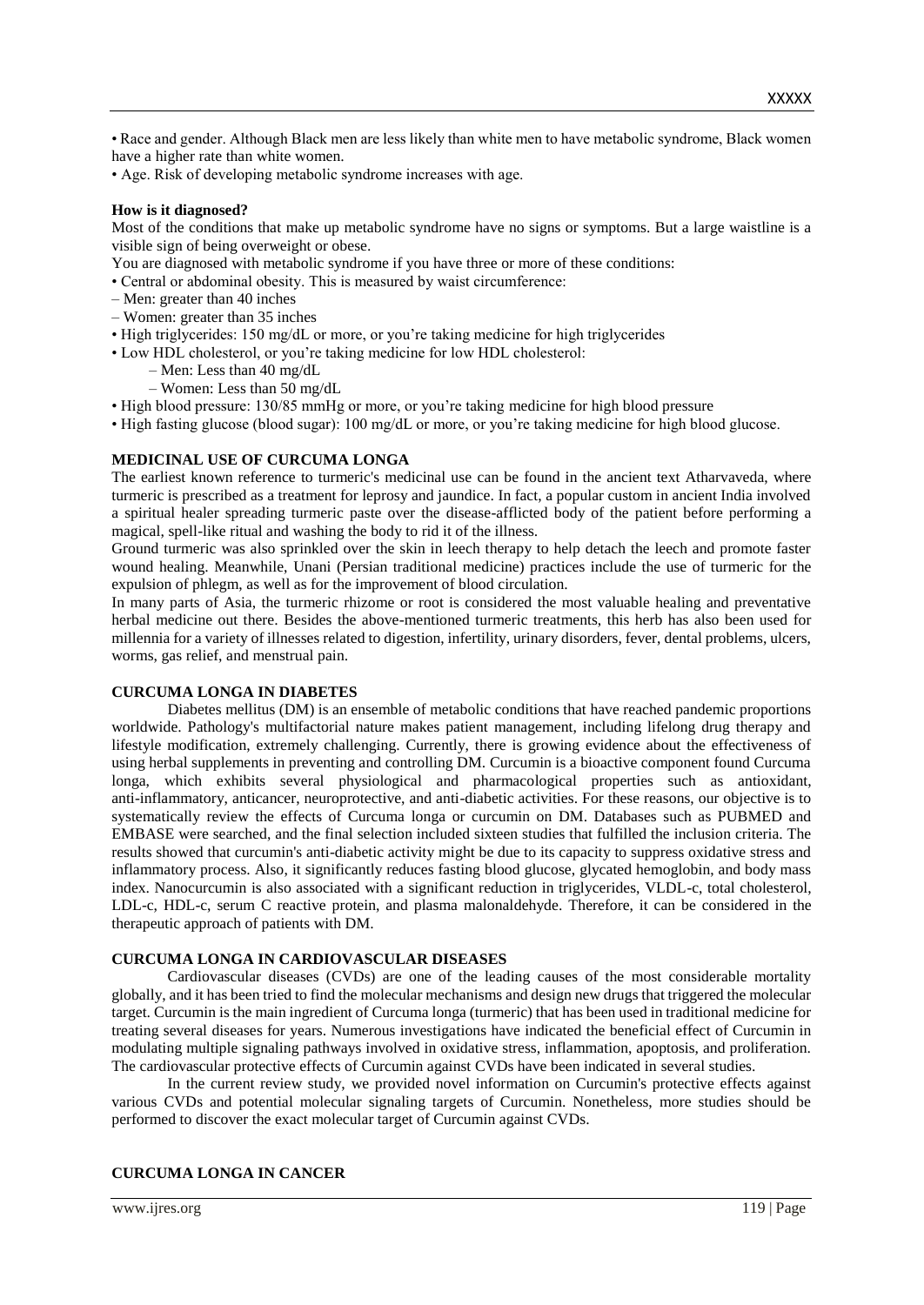Curcumin is a polyphenol extracted from the rhizomes of the turmeric plant, Curcuma longa which has anti-inflammatory, and anticancer properties. Chronic inflammation is associated with the development of cancer. Curcumin acts on the regulation of various immune modulators, including cytokines, cyclooxygenase-2 (COX-2), and reactive oxygen species (ROS), which partly explains its anticancer effects. It also takes part in the downregulation of growth factors, protein kinases, oncogenic molecules and various signaling pathways, such as nuclear factor kappa-light-chain-enhancer of activated B cells (NF-κB), c-Jun N-terminal kinase (JNK) and signal transducer and activator of transcription 3 (STAT3) signaling. Clinical trials of curcumin have been completed or are ongoing for various types of cancer. This review presents the molecular mechanisms of curcumin in different types of cancer and the evidence from the most recent clinical trials.

#### **CURCUMA LONGA IN HYPERTENSION**

Untreated hypertension is a major cause for a wide array of diseases affecting cardiovascular system. Oxidative stress has been implicated in the development of hypertension. The impairment between the balance of antioxidants and pro-oxidants contributes to the elevation of blood pressure. Over generation of free radicals produces a decreased bioavailability of nitric oxide. Eventually, this will cause a rise in total peripheral resistance and lead to endothelial dysfunction. Noticeable symptoms are usually experienced when hypertension enters the advanced stage with lifelong health complications. Hypertensive patients are required to take medications for indefinite period of time to prevent further deterioration. Many of these therapeutic agents are costly and associated with unwanted side effects. Curcuma longa (CL) or turmeric is one of the alternative herbs which confers medicinal properties. This review aims to summarise the effects of CL and its active constituents on blood pressure derived from preclinical and clinical published articles. Studies documented that CL and its active constituents could reduce blood pressure. These were achieved by antioxidant, anti-inflammatory activity, calcium (II) ion concentration interference, β2-adrenergic receptor activation, and renin-angiotensin system inhibition. There is a prospect for CL in the management of hypertension. However, limited researches of CL have been conducted on human. Thus, more well-planned studies should be carried out to ascertain its effectiveness.

#### **CURCUMA LONGA IN STROKE**

Antioxidants have shown great promise in stroke prevention. Diarylheptanoids (also known as diphenylheptanoids) are a small class of plant secondary metabolites that possess antioxidant activity greater than that of α-tocopherol. Curcumin is the best known member and is mainly extracted from turmeric. This study aimed to explore whether curcumin has a preventive effect on stroke.

#### **II. CONCLUSION**

Curcumin has received worldwide attention for its multiple health benefits, which appear to act primarily through its anti-oxidant and anti-inflammatory mechanisms. These benefits are best achieved when curcumin is combined with agents such as piperine, which increase its bioavailability significantly. Research suggests that curcumin can help in the management of oxidative and inflammatory conditions, metabolic syndrome, arthritis, anxiety, and hyperlipidemia. It may also help in the management of exercise-induced inflammation and muscle soreness, thus enhancing recovery and subsequent performance in active people. In addition, a relatively low dose can provide health benefits for people that do not have diagnosed health conditions.

#### **REFERENCES**

- [1]. K. Shapiro and W. C. Gong, "Natural products used for diabetes," Journal of the American Pharmaceutical Association, vol.42, no. 2, pp. 217–226, 2002.
- [2]. C. P. Gobert and A. M. Duncan, "Consumption, perceptions and knowledge of soy among adults with type 2 diabetes," Journal of the American College of Nutrition, vol. 28, no. 2, pp. 203–218, 2009.
- [3]. C. S. Jiang, L. F. Liang, and Y. W. Guo, "Natural products pos\_sessing protein tyrosine phosphatase 1B (PTP1B) inhibitory activity found in the last decades," Acta Pharmacologica Sinica, vol. 33, no. 10, pp. 1217–1245, 2012.
- [4]. C. J. Nolan, P. Damm, and M. Prentki, "Type 2 diabetes across generations: from pathophysiology to prevention and management," The Lancet, vol. 378, no. 9786, pp. 169–181, 2011.
- [5]. B. B. Aggarwal, C. Sundaram, N. Malani, and H. Ichikawa, "Cur\_cumin: the Indian solid gold," Advances in Experimental Medicine and Biology, vol. 595, pp. 1–75, 2007.
- [6]. I. Perez-Torres, A. Ruiz-Ramirez, G. Banos, and M. El-Hafidi, "Hibiscus sabdariffa Linnaeus (Malvaceae), curcumin and resveratrol as alternative medicinal agents against metabolic syndrome," Cardiovascular & Hematological Agents in Medici\_nal Chemistry, vol. 11, no. 1, pp. 25–37, 2013.
- [7]. A. Goel, A. B. Kunnumakkara, and B. B. Aggarwal, "Curcumin as "Curecumin": from kitchen to clinic," Biochemical Pharma\_cology, vol. 75, no. 4, pp. 787–809, 2008.
- [8]. A. Shehzad, T. Ha, F. Subhan, and Y. S. Lee, "New mechanisms and the anti-inflammatory role of curcumin in obesity and obesity-related metabolic diseases," European Journal of Nutri\_tion, vol. 50, no. 3, pp. 151–161, 2011.
- [9]. S. Chuengsamarn, S. Rattanamongkolgul, R. Luechapudiporn, C. Phisalaphong, and S. Jirawatnotai, "Curcumin extract for prevention of type 2 diabetes," Diabetes Care, vol. 35, no. 11, pp. 2121–2127, 2012.
- [10]. B. B. Aggarwal, A. Kumar, and A. C. Bharti, "Anticancer poten\_tial of curcumin: preclinical and clinical studies," Anticancer Research, vol. 23, no. 1 A, pp. 363–398, 2003.
- [11]. M. Srinivasan, "Effect of curcumin on blood sugar as seen in a diabetic subject," Indian Journal of Medical Sciences, vol. 26, no. 4, pp.